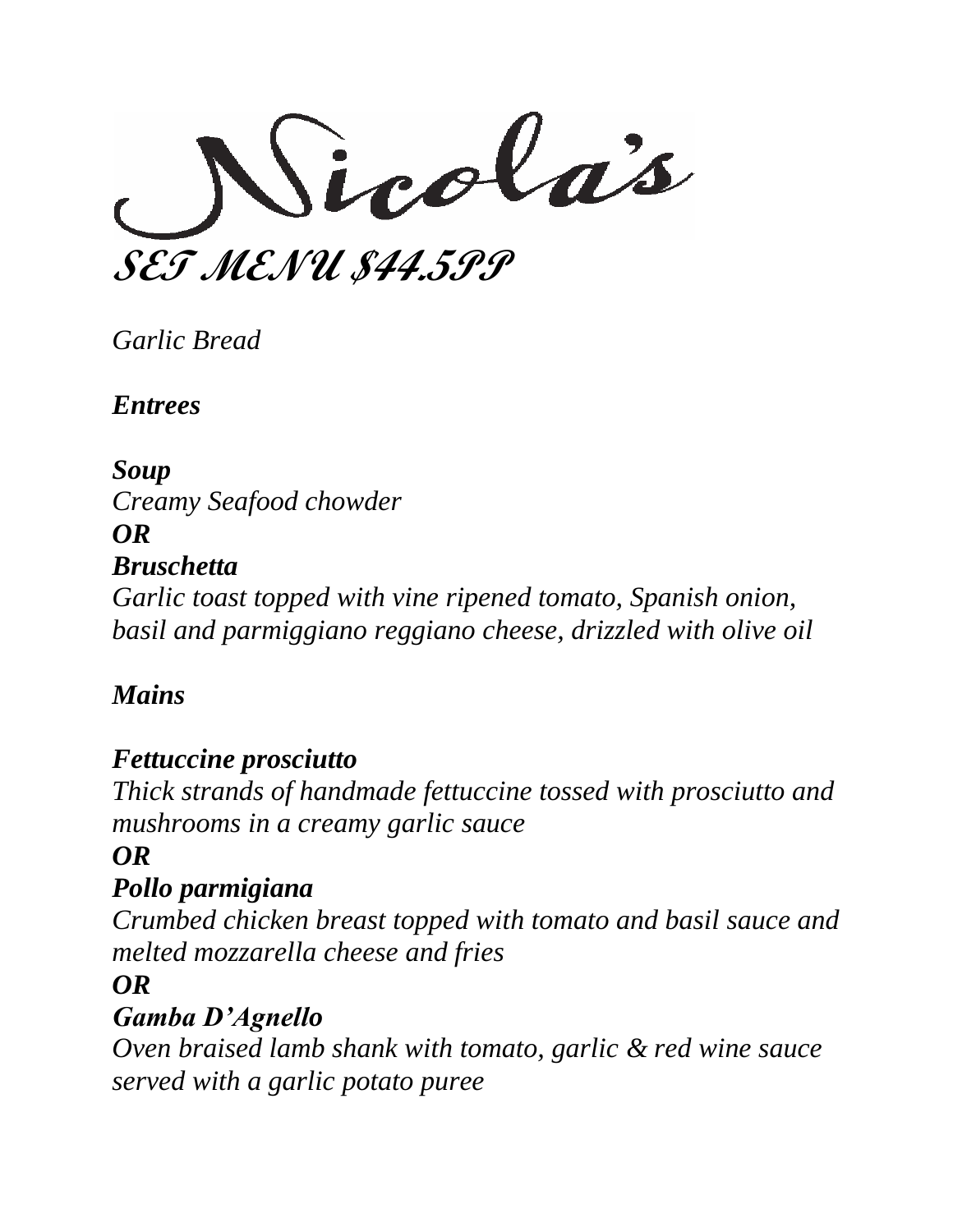Sicolas

*SET MENU\$49.50PP*

*Bruschetta al Aglio V Garlic Bread*

# *Entrees*

*Soup of the day Creamy Seafood chowder with fresh seafood* 

*OR*

*Salsiccia Italiana Grilled hand-made Italian sausage with spiced Cacciatore sausage and pizza bianca*

# *Mains*

## *Fettuccine prosciutto*

*Thick strands of handmade fettuccine tossed with prosciutto and mushrooms in a creamy garlic sauce*

*OR*

## *Pollo parmigiana*

*Crumbed chicken breast topped with tomato and basil sauce and melted mozzarella cheese fresh garden greens and fries*

*OR*

## *Gamba D'Agnello*

*Oven braised lamb shank with tomato, garlic & red wine sauce served with a garlic potato puree OR*

## *Triangoli Alla Zucca*

*Poppy seed pasta filled with pumpkin , ricotta ,walnuts and tossed with pan seared cherry tomatoes with a creamy tomato and basil sauce*

# *De sserts*

*Banoffee pie Chewy caramel pie with fresh cream and banana OR Tiramisu*

*Layers of brandy and coffee soaked sponge fingers with whipped mascarpone and chocolate ganache*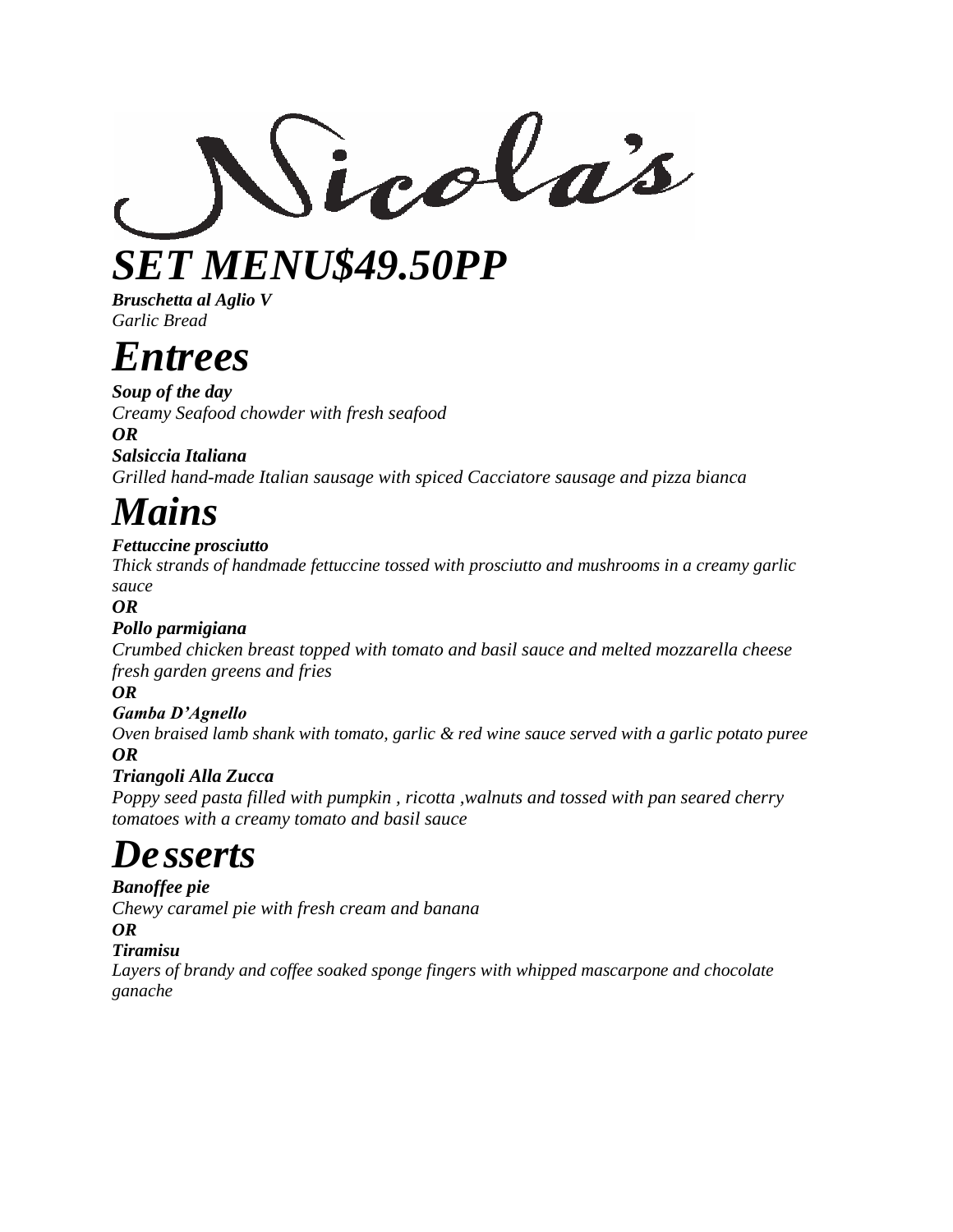*SET MENU\$54.5PP*

*Bruschetta al Aglio Garlic Bread Oliva Mista Mixed gourmet olives tossed with spring onions, garlic and chilli*

# *Entrees*

*Gamberi con Pepperoncino* 

*Pan-fried prawn cutlets in fresh chilli, garlic and tomato broth served with steamed jasmine rice Or* 

*Grilled scallops with enoki mushrooms baby spinach and truffle oil Or*

*Insalata alla cesare Baby cozz lettuce tossed with crisp bacon, croutons and anchovies with our own dressing*

# *Mains*

*Misto Mare alla Griglia Grilled fresh local prawns, scallops, mussels, salt & pepper calamari & our fish of the day served with beer battered fries OR Pollo Marsala Pan-fried local chicken with sweet Marsala sauce & creamy truffle infused mash potato OR Triangoli Alla Zucca Poppy seed pasta filled with pumpkin , ricotta ,walnuts and tossed with pan seared cherry tomatoes with a creamy tomato and basil sauce*

*OR*

*Pork and parma tortellini*

*In a creamy garlic sauce*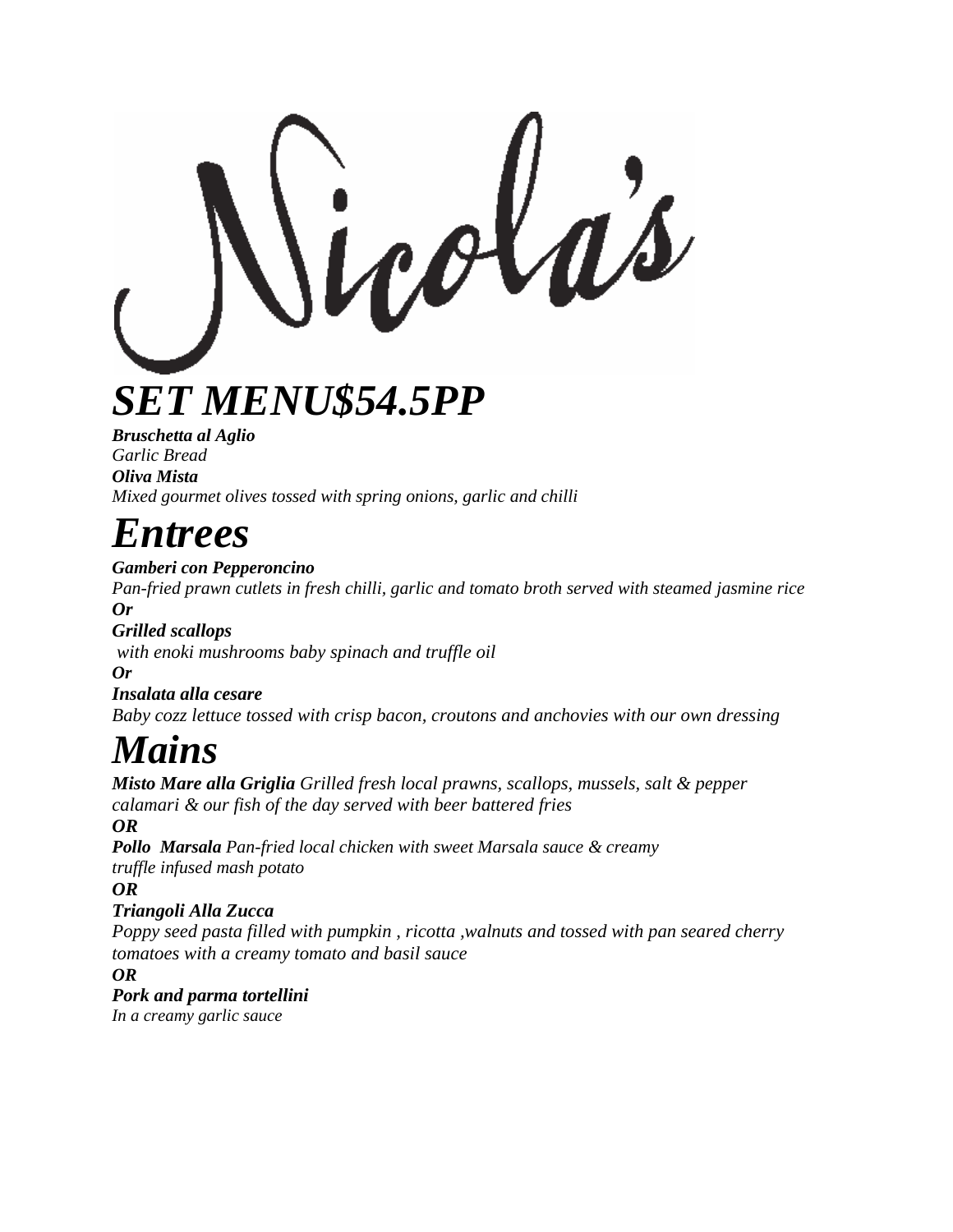*SET MENU\$59.5PP*

*Garlic Bread*

# *Entrees*

#### *Gamberi con Pepperoncino*

*Pan-fried prawn cutlets in fresh chilli, garlic and tomato broth served with steamed jasmine rice Or*

### *Gnocchi Arabbiate*

*Handmade Italian fresh & dried cacciatore sausage pan-fried with mushrooms, chilli and garlic in a tomato & basil sauce*

*Or*

## *Insalata alla cesare*

*Baby cozz lettuce tossed with crisp bacon, croutons and anchovies with our own dressing*

# *Mains*

*Misto Mare alla Griglia Grilled fresh local prawns, scallops, mussels, salt & pepper calamari & our fish of the day served with beer battered fries*

*OR*

*Pollo Marsala Pan-fried local chicken with sweet Marsala sauce & creamy truffle infused mash OR*

## *Triangoli Alla Zucca*

*Poppy seed pasta filled with pumpkin , ricotta ,walnuts and tossed with pan seared cherry tomatoes with a creamy tomato and basil sauce*

*or* 

## *Gamba D'Agnello*

*Oven braised lamb shank with tomato, garlic & red wine sauce served with a garlic potato puree*

# *Desserts*

*Banoffee Pie Caramel pie topped with lashings of banana and whipped cream Or* 

## *Cannoli*

*sweet pastry tubes filled with frangelico chocolate mousse*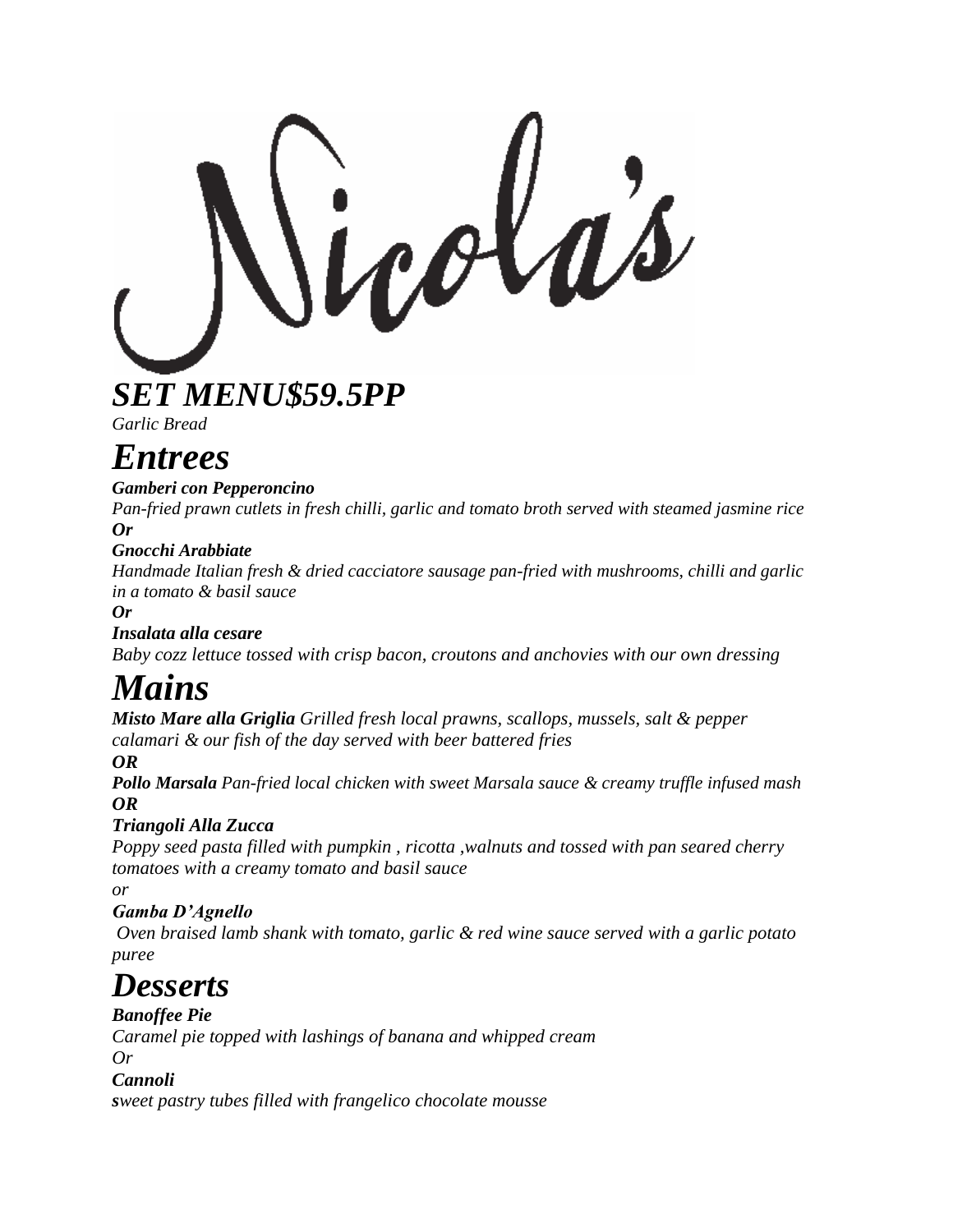icolas

## *SET MENU\$67.50PP*

*Bruschetta V Garlic toast topped with vine ripened tomato, Spanish onion, basil and parmiggiano reggiano cheese, drizzled with olive oil*

*Entrees*

#### *Gamberi al Pernod gf*

*Pan fried prawn cutlets with pernod, in a creamy tomato sauce with steamed jasmine rice Or*

#### *Insalata gorgonzola V*

*Gourmet lettuce mixed with walnuts, sweet glazed pear and gorgonzola cheese*

#### *Or*

#### *Pettini di Truffle lf gf*

*Seared local scallops with wild rocket, enoki mushrooms, shaved parmesan, black truffle oil Or*

#### *Penne con Pollo*

*Fresh penne pasta tossed with herbed chicken & mushrooms with truffled tomato basil*

*sauce Mains*

### *Misto Mare con Pepperoncino gf df lf*

*Pan-fried Fish of the day, prawns, scallops, calamari and mussels with garlic, chilli & tomato basil sauce with steamed jasmine rice*

*OR*

#### *Kangaroo fillet*

*caramelized onion sweet poached pear crumbled gorgonzola cheese on creamed polenta OR*

#### *Petta d'Anarta alla Toscanna \$ gf*

*Seared duck breast on truffle infused polenta with black cherry campari sauce and steamed broccolini*

*OR*

*Pollo limone Pan fried local chicken with fresh lemon, white wine & a dash of cream on truffle mash potato*

*Or*

#### *Triangoli Alla Zucca*

*Poppy seed pasta filled with pumpkin, ricotta, walnuts and tossed with pan seared cherry tomatoes with a creamy tomato and basil sauce*

#### *shared*

*Insalata mista Fresh garden green salad Verdura small Steamed seasonal garden vegetables tossed with lemon infused olive oil*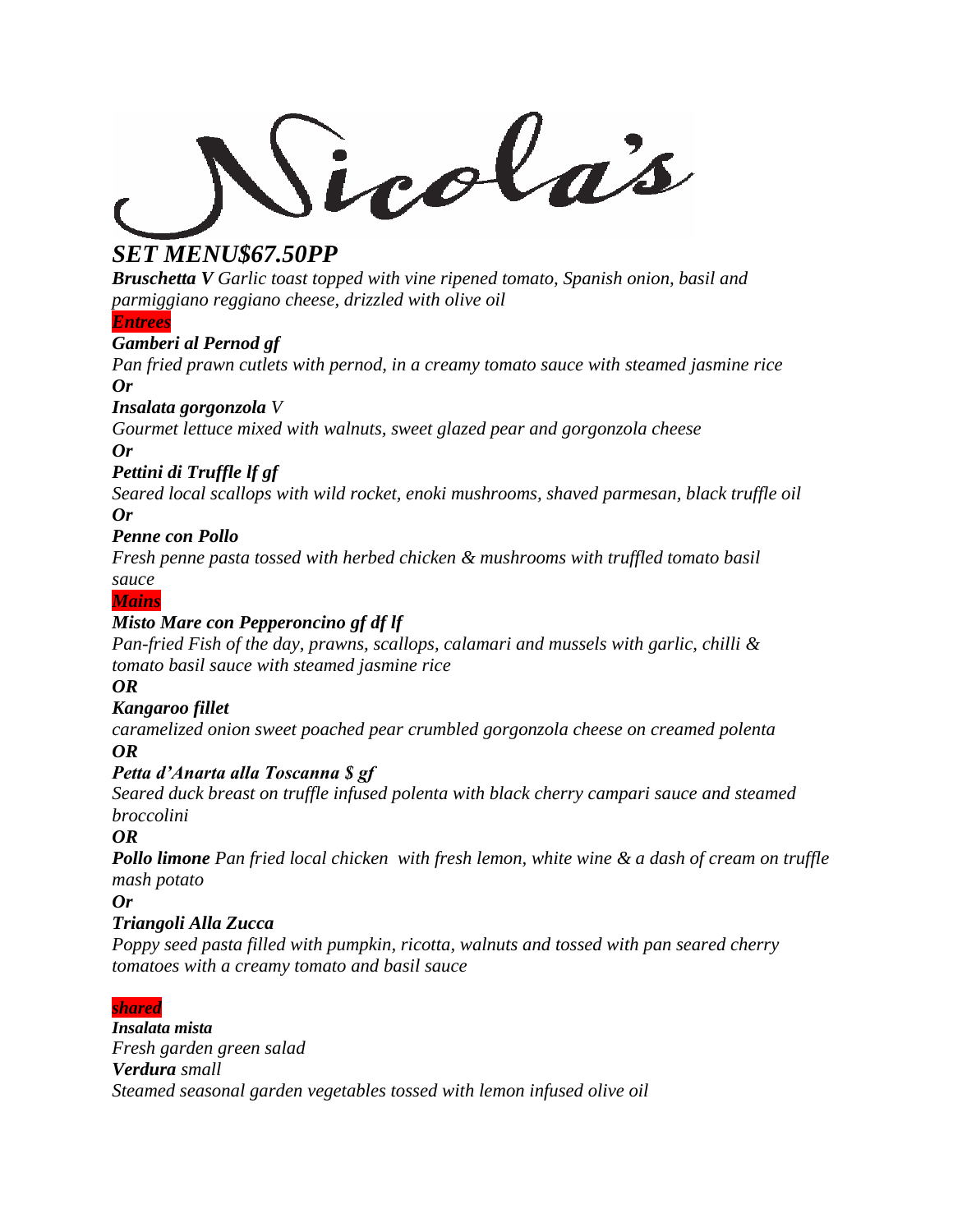## *SET MENU\$72.5PP*

*Bruschetta V Garlic toast topped with vine ripened tomato, Spanish onion, basil and parmiggiano reggiano cheese, drizzled with olive oil*

## *Entrees*

#### *Gamberi al Pernod gf*

*Pan fried prawn cutlets with pernod, in a creamy tomato sauce with steamed jasmine rice Or*

#### *Insalata gorgonzola V*

*Gourmet lettuce mixed with walnuts, sweet glazed pear and gorgonzola cheese Or*

#### *Pettini di Truffle lf gf*

*Seared local scallops with wild rocket, enoki mushrooms, shaved parmesan with black truffle oil Or*

#### *Penne con Pollo LF*

*Fresh penne pasta tossed with herbed chicken & mushrooms with a truffled tomato basil sauce*

## *Mains*

#### *Misto Mare con Pepperoncino*

*Pan-fried Fish of the day, prawns, scallops, calamari and mussels with garlic, chilli & tomato basil sauce with steamed jasmine rice*

#### *OR*

*Fileto gamberi Prime Dardanup eye fillet on scordalia mash with creamy garlic tiger prawn OR*

#### *Petta d'Anarta alla Toscanna \$ gf*

*Seared duck breast on truffle infused polenta with black cherry campari sauce and steamed broccolini*

#### *OR*

#### *Fresh fish of the day*

*served with mash and topped with mixed salad greens* 

#### *Or*

#### *Triangoli Alla Zucca*

*Poppy seed pasta filled with pumpkin, ricotta, walnuts and tossed with pan seared cherry tomatoes with a creamy tomato and basil sauce*

#### *Insalata mista Fresh garden green salad & Verdura small Steamed seasonal garden vegetables Desserts*

*Il budino di ciocolta (please allow 15mins cooking time) Soft centred chocolate fondant pudding with Muscat glazed cherries and vanilla bean Gelato*

*Or*

*Torta di Formaggio Chocolate honeycomb and Bailey's cheesecake*